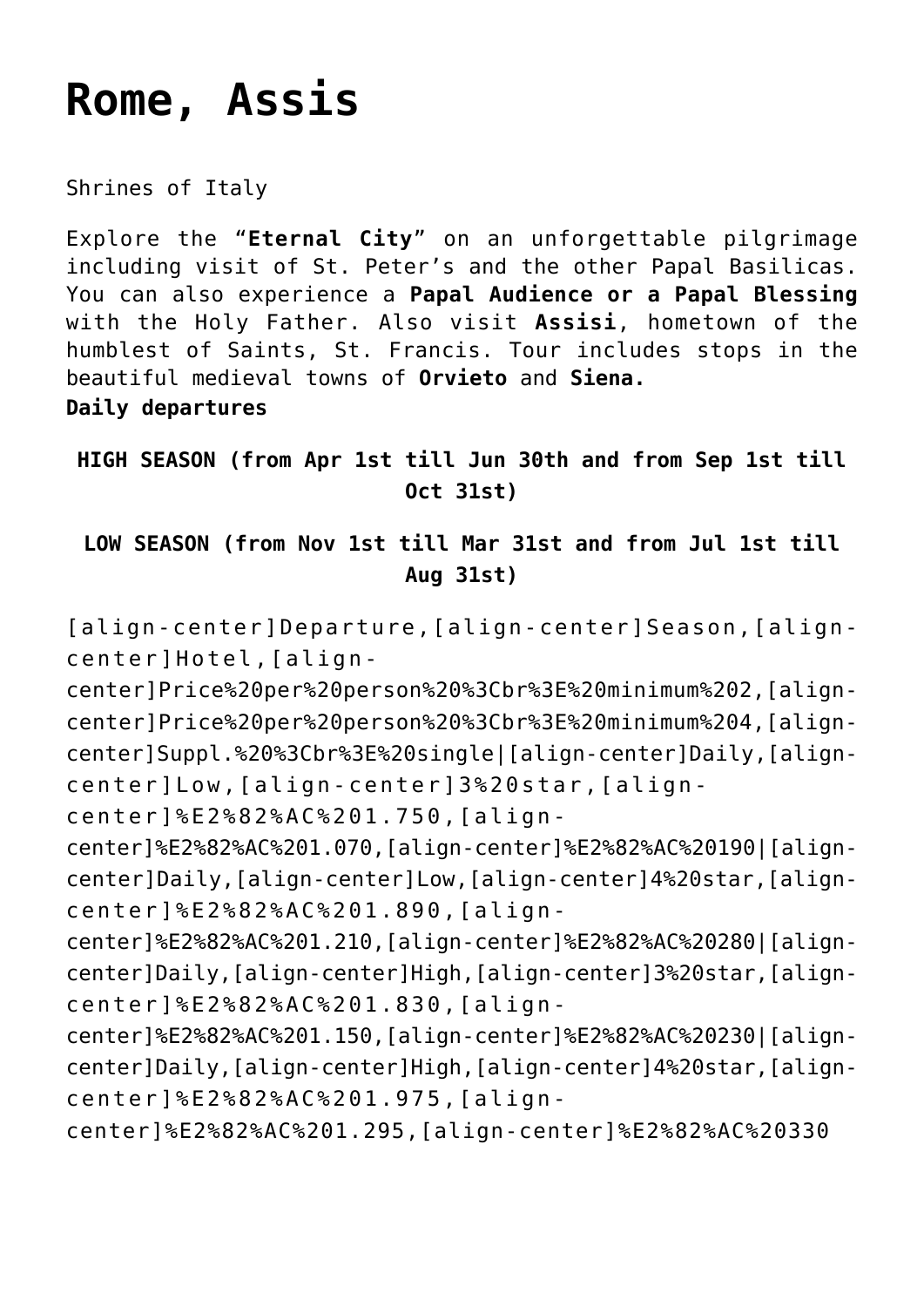# **Supplements and reductions**

## **Reductions** – Free: children 0/2 years old in triple room with two adults – 50% off: children 2/8 years old in triple room with two adults – 25% off: third passenger in triple

# **Foreseen hotels**

ROME 3\*\*\* Nova Domus

4\*\*\*\* Cicerone

ASSISI

3\*\*\* Domus Pacis

4\*\*\*\* Grand Hotel Assisi

# **Important information**

- The prices are valid from minimum 4 to maximum 7 people.
- Coronavirus / COVID-19: all our providers (minivan, drivers, local guides, hotels, restaurants, etc.) involved in this tour follow the current policy of each country in order to limit the spread of the Coronavirus pandemic.

## **01 – ROME**

Arrival at Rome hotel and accomodation. Rest of the day at leisure. Overnight in hotel.

#### **02 – ROME**

Buffet breakfast in hotel. Today enjoy a full-day sightseeing (with private English-speaking local guide) moving around the "Eternal City" with the metro: in the morning we'll visit St. Peter's Basilica and the beautiful St. Peter's Square. In the afternoon we'll complete the visit of the main Basilicas: the Basilica of St. Mary Major, St. John Lateran with nearby Holy Stairs Church and St. Paul Outside the Walls. Return to your